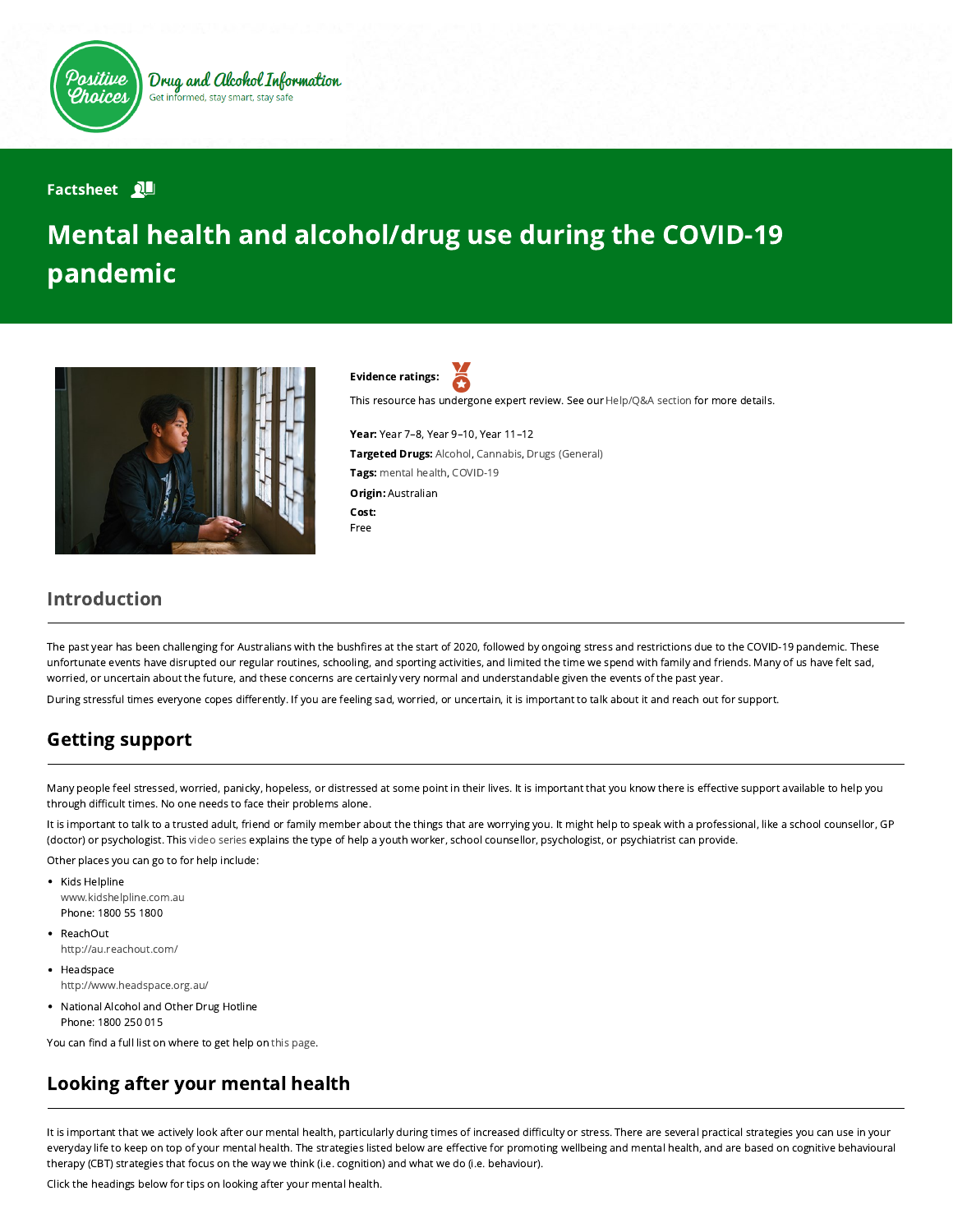## Get a good night's sleep



- Aim for 8-10 hours of sleep every night. Sleep can be affected during times of stress. To help you get to sleep and stay asleep, follow good sleep hygiene practices. These include limiting screen time and caffeine before bed, ensuring your bedroom is quiet, dark and a comfortable temperature, and doing moderate exercise such as walking or swimming late in the afternoon.
- If you struggle to fall asleep, try relaxing your muscle groups one at a time and focus on taking slow deep breaths. Click [here](https://www.beyondblue.org.au/get-support/staying-well/relaxation-exercises) for access to free guided relaxation exercises provided by Beyond Blue.
- Waking up at a similar time each day helps you sleep better at night.
- Getting enough sleep supports your wellbeing because it can help improve your energy levels, concentration, academic performance, and mood.

#### Schedule time with family and friends



When physical catch-ups with family and friends are limited due to COVID-19 restrictions, it's important to socially connect via alternate means, such as video calling, phoning or texting. Virtual time with friends and family can boost your mood and help overcome feelings of loneliness.

#### Take a break and schedule some fun



- It may seem like everywhere you look (e.g. social media, chats with friends) there is bad news and talk of the pandemic. While it is important to stay informed, limit the amount of time you spend thinking, watching, reading, or talking about the pandemic.
- . Make an effort to schedule something that you will find fun every day. Depending on the current restrictions, you might have to get creative! It can be something simple, like listening to a song that makes you feel like dancing or playing an online game with a friend.
- . Deliberately doing something fun (even when you are not in the mood for it) has proven long-term benefits for your mental wellbeing.

#### Move your body



- Getting active and exercising is great for your body as well as your mind. Exercise can improve your mood and helps lower stress and symptoms of anxiety.
- Find a type of physical activity you enjoy doing such as swimming, yoga, or a team sport. Remember with any physical activity, being consistent is important in order to see the positive effects.

#### Keep a thoughts and feelings diary

- . The way we think about events affects the way we feel. During tough times, our thinking can become focussed on imagining all the potential worst-case scenarios. Thinking like this can leave us feeling overwhelmed and scared.
- Writing down what you are worried or sad about can help clear your head. Seeing your thoughts on paper can also help you identify whether your thoughts are overly negative or focussed on unlikely, worst-case scenarios. If you see that your thoughts have a negative focus, try re-phrasing them to take a more balanced or realistic view of the situation.

## Talk it through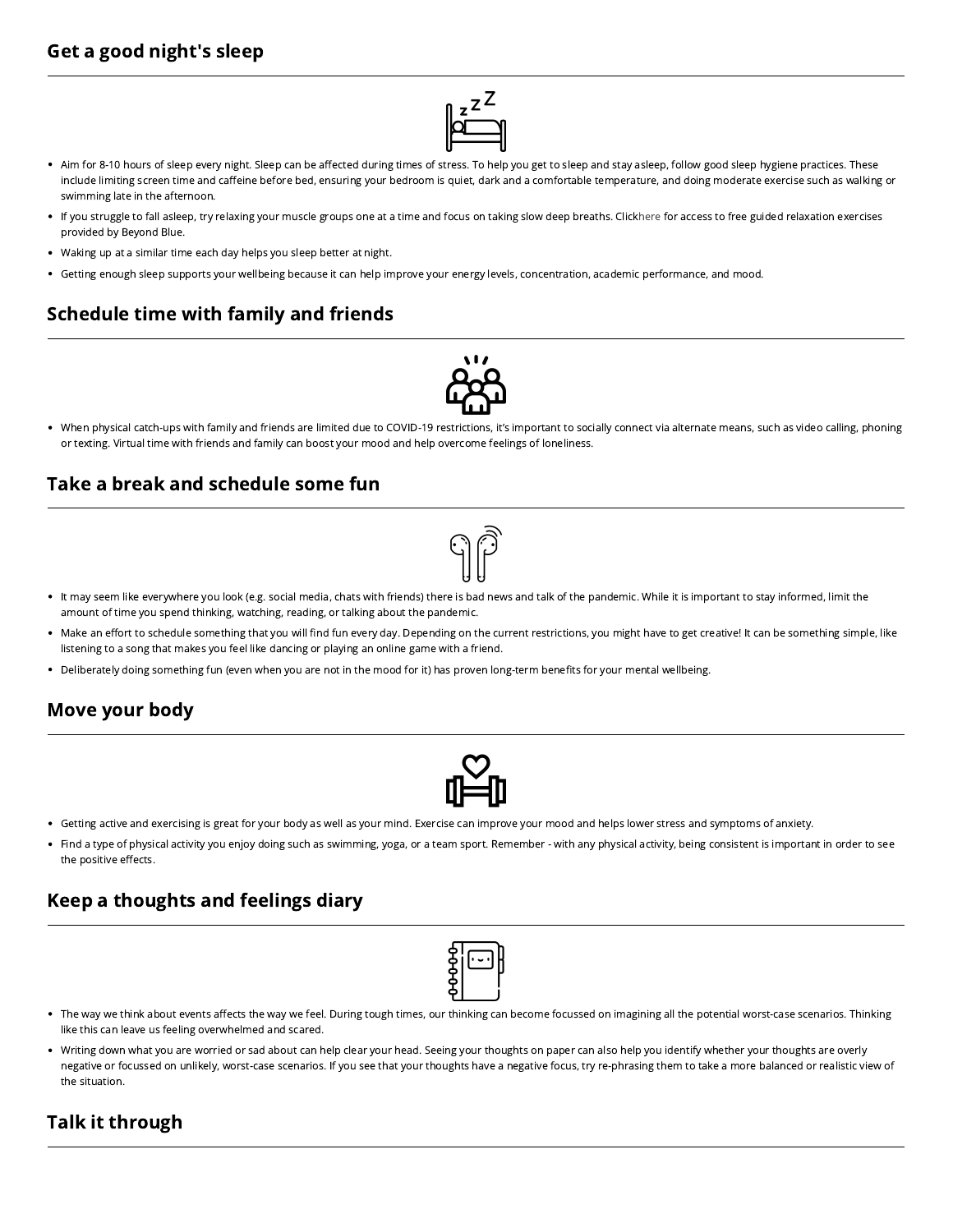

- It can really help to talk through your concerns or worries with a trusted friend or family member to help you gain a different perspective. Choose someone who is calm and supportive.
- . If you find you are struggling with negative thoughts or worries, reach out for support. Effective help is available and can make a big difference.

## Avoid using drugs and alcohol



- Alcohol and other drugs can have a negative impact on your mental health. In view of the mental and physical health consequences, the Australian National Health and Medical Research Council recommends that "young people under 18 years of age should not drink alcohol.".
- . In line with this recommendation, more and more young Australians are choosing not to use alcohol and other drugs. The majority of secondary school students don't drink alcohol (73%), don't smoke (82%), and have never tried cannabis (92%) or other drugs (98%).

#### Further information and resources

For more information about how to apply these and other strategies to support your emotional wellbeing during times of stress and uncertainty, check out these guided workbooks, factsheets, and courses:

#### Guided workbooks and Factsheets:

- [COVID-19 This Way Up](https://covid19.thiswayup.org.au/)
- [How to deal with uncertainty during coronavirus- Reach Out](https://au.reachout.com/articles/how-to-deal-with-uncertainty-during-coronavirus)

#### Courses:

- [Bite Back](https://www.biteback.org.au/)
- [Brave4you](https://brave4you.psy.uq.edu.au/about)
- [Teen mental health course- This Way Up](https://thiswayup.org.au/courses/the-teen-mental-health-course/)

## Alcohol and other drug use during stressful times

Like many aspects of our lives, alcohol and drug use in Australia has been affected by the COVID-19 pandemic, particularly during the periods of lockdown or isolation. Among people who use alcohol and drugs, many have reduced their use during the pandemic, while some others have increased.

For some people, using alcohol or other drugs may be a response to the worries and stress experienced during tough times. This can end up making people feel worse. Apart from the unpleasant physical effects, like a hangover, using alcohol and drugs can lead to bigger problems with your health, family, friends, study, and work. Using alcohol and drugs as a coping strategy also prevents people from learning other ways to manage low mood or anxiety. There is also a risk of becoming dependent on (i.e., addicted to) alcohol or other drugs.

Using alcohol and other drugs can affect the way your brain develops and contribute to the development of mental health disorders including depression and anxiety. Many symptoms of depression and anxiety become worse when alcohol or other drugs are used. Alcohol and other drugs can negatively affect:



- Mood e.g. low mood and loss of interest in previously enjoyed activities.
- Sleep e.g. difficulty falling asleep, staying asleep, and increased daytime sleepiness.
- Concentration e.g. shorter attention span and poorer memory.
- Energy levels e.g. lethargy and low energy.

To learn more about the impact of alcohol, cannabis and MDMA use on the teenage brain check out [these videos.](https://positivechoices.org.au/students/respect-your-brain)

# Signs that a person may benefit from professional support

Some of the warning signs that a person may need professional support for an alcohol or other drug problem include:

- Using more or seeming less affected by the same amount of the alcohol/drug.
- Finding it difficult to use less or go without the alcohol/drug.
- Fights or relationship problems with friends or family due to alcohol/drug use.
- Feeling worried about alcohol/drug use or its impact on you.
- Family or friends are concerned about alcohol/drug use.